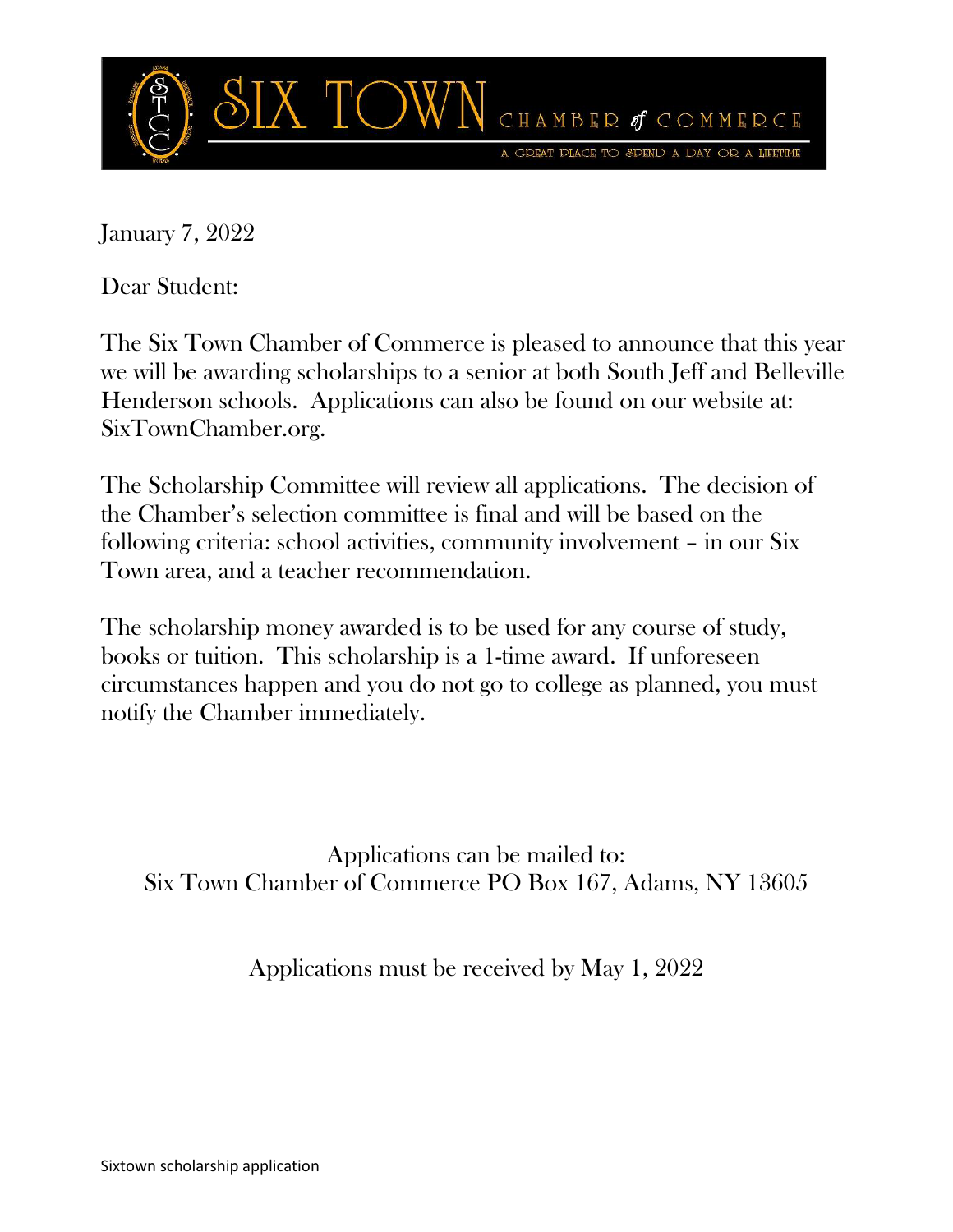

| Please list what activities you participated in during high school:       |
|---------------------------------------------------------------------------|
|                                                                           |
| Please list what community involvement you have had in our Six Town area: |
|                                                                           |
|                                                                           |
|                                                                           |
|                                                                           |
|                                                                           |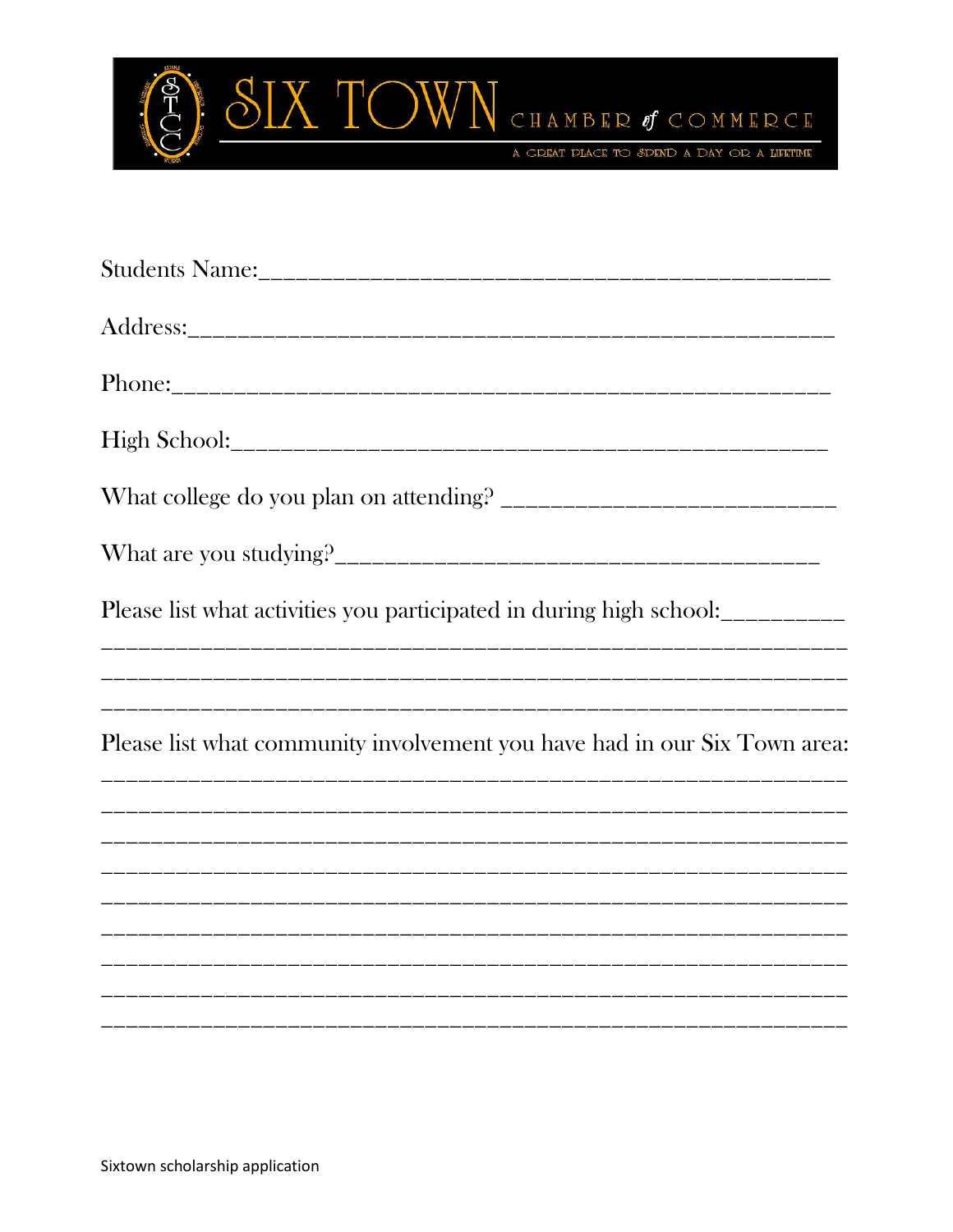

\*You may use this form or submit on a separate piece of paper.

Please explain how your involvement in school activities and community events has helped you become the person you are and how it has helped the community.

|                                 | Date:____________ |
|---------------------------------|-------------------|
|                                 |                   |
|                                 |                   |
|                                 | Date:____________ |
|                                 |                   |
| Sixtown scholarship application |                   |